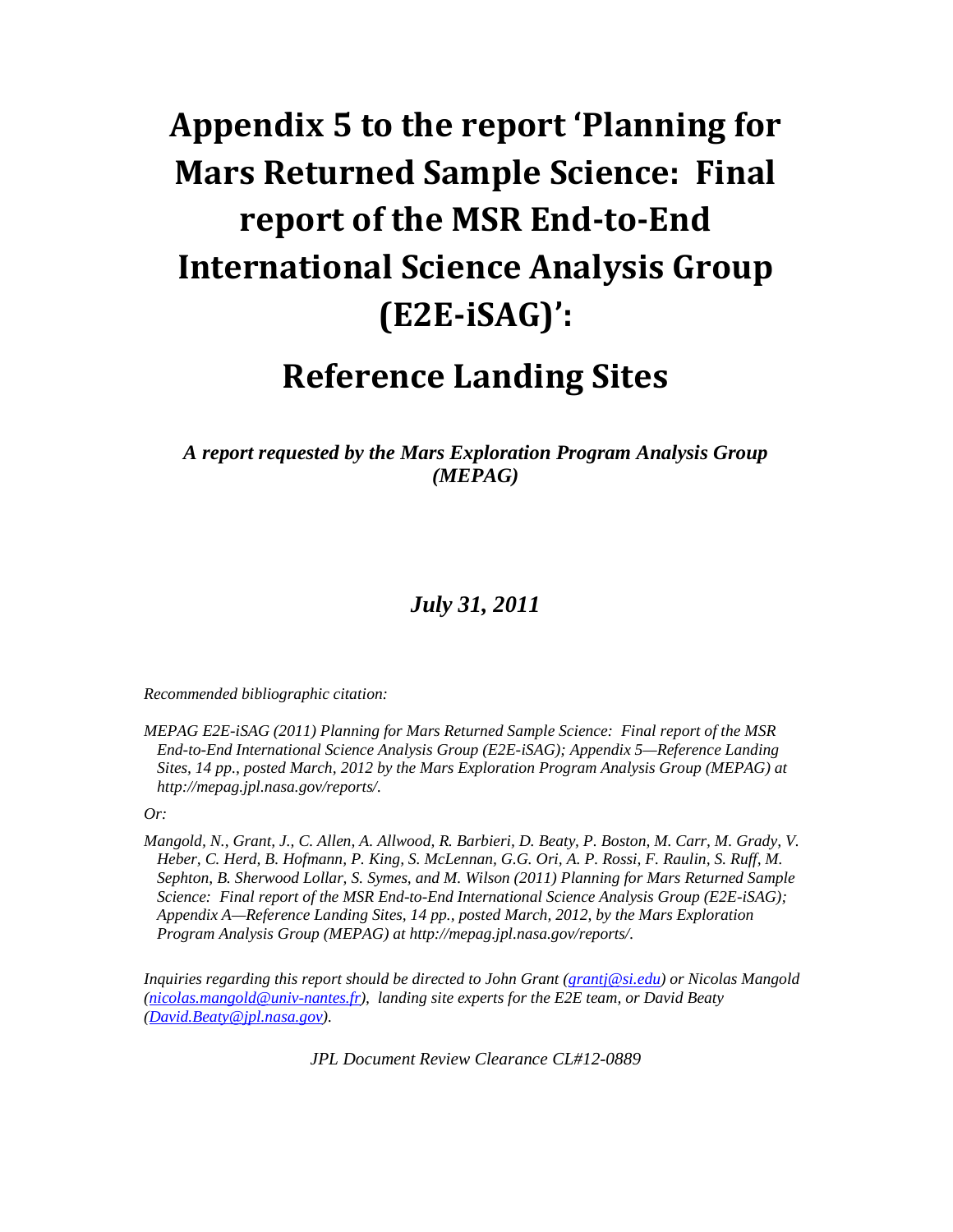#### **5.1 Establishing a Reference Landing Site Set**

Meeting the Mars science community's objectives of MSR is heavily dependent on whether there are places on Mars that host the desired materials for sampling and whether a rover can access them. In order to establish the potential for at least one site on Mars to satisfy the highest priority MSR science objectives, we initiated a process to look for reference candidate landing sites that could assist in framing the engineering requirements needed to access them. Reference landing sites are not intended to serve as a short list of candidate sites for a sample return mission and have no preference relative to any other sites that might eventually be proposed. The search for these reference landing sites began with a review of the ~60 landing sites proposed for the MSL mission (Grant et al. 2010) and ~25 landing sites proposed for possible future missions and possessing varying objectives. Although the overall objectives for the 2018 mission concept differ from those of these other missions, they were viewed as a good starting point because of some overlap in science objectives and because many of the sites considered for other missions are partially to nearly completely covered by high resolution spatial and spectral resolution data (e.g., from MRO, MEx, and Odyssey). We chose sites with an eye toward providing a range of characteristics for both science and engineering that could be used to help define landing and roving requirements. Sites with substantial existing image coverage were favored because such data enable meaningful engineering studies of the possible 2018 EDL system requirements for accessing the eventual landing site.

When evaluating the preliminary list of candidate sites for 2018, a sub-group of the E2E focused on four threshold criteria listed in Table 9. These threshold criteria relate primarily to the inferred depositional setting and age of the rocks considered to be of highest priority for sample return and include the strong desire for the presence of igneous rocks. Additional qualifying criteria were identified, ranging from morphologic evidence of setting to the age of volcanic units to be accessed (Table 9). However, these were not included in identification of reference sites because there was concern that too many criteria would overly constrain the number of viable sites. Because the reference sites are not intended to serve as a short list for an actual mission, the more relaxed constraints allowed us to define reasonable science and engineering criteria. A more rigorous and open landing site selection process would follow for an actual mission. We anticipate that once formal criteria are defined, a call for candidate sites would be made to the science community, initiating a comprehensive site selection process based on those employed for MER and MSL (e.g., Grant et al., 2004; 2010).

The reference sites that emerged from this activity include: five candidates studied extensively for the MSL landing site; the MER landing site in Gusev crater; and an additional site at a relatively high northern latitude. We assumed a landing ellipse comparable to that of MSL (~20x25 km). Each of the sites appears to encompass all of the threshold science criteria and define a latitude range of approximately 35°N to 15°S, elevations ranging from ~0.5 km (MOLA) and lower, and a variety of relief (much of which was viewed as unacceptable for MSL). A description of each of the reference sites follows.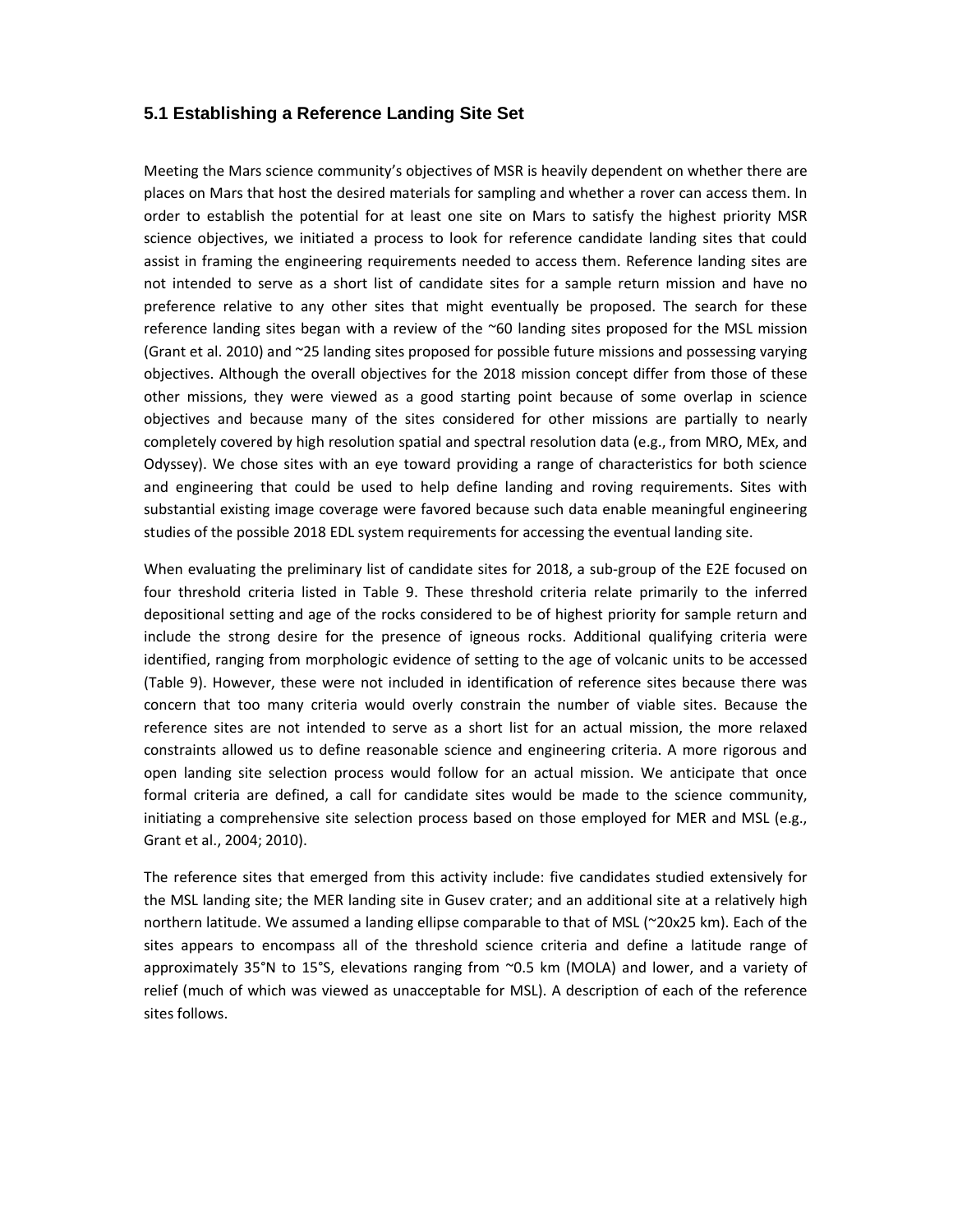| <b>E2E Reference Landing sites</b> |                                   |             |                          |                                                                                                                                                                                                                                                                        |                                                                                                                                                                               |
|------------------------------------|-----------------------------------|-------------|--------------------------|------------------------------------------------------------------------------------------------------------------------------------------------------------------------------------------------------------------------------------------------------------------------|-------------------------------------------------------------------------------------------------------------------------------------------------------------------------------|
|                                    | <b>Center of Proposed Ellipse</b> |             |                          |                                                                                                                                                                                                                                                                        |                                                                                                                                                                               |
| <b>Site</b>                        | Lat (°N)                          | ("E)<br>Lon | $(\mathsf{km})$<br>Elev. | The Sedimentary/hydrothermal story                                                                                                                                                                                                                                     | The igneous story                                                                                                                                                             |
| Eastern<br>Margaritifer<br>Terra   | $-5.6$                            | 354         | $-1.3$                   | In the channeled Noachian uplands south of Meridiani Planum is a small, shallow<br>basin with an exposure of possible chlorides stratigraphically overlain by an<br>eroding unit with very strong CRISM and even TES signatures of phyllosilicates.                    | The rocks appear to be capped by a basaltic unit of<br>Noachian age.                                                                                                          |
| <b>Gusey Crater</b>                | $-14$                             | 175         | $-1.9$                   | The Noachian-aged Columbia Hills contain outcrops of opaline silica likely<br>produced from hot springs or geysers and outcrops rich in Mg-Fe carbonates<br>likely precipitated from carbonate-bearing solutions. Sulfate-rich soils and<br>outcrops also are present. | Extensive unaltered Hesperian olivine-rich basalts<br>embay the Noachian Columbia Hills. Also present<br>are several different igneous rock types with<br>minimal alteration. |
| Jezero Crater                      |                                   | 18.4 77.6   | $-2.6$                   | Delta with incorporated phyllosilicates and carbonates along west margin of<br>crater. The crater formed in Noachian olivine and pyroxene-rich crust.                                                                                                                  | The crater floor has a more recent unit likely<br>Hesperian that looks like fresh volcanic flows.<br>Would land on volcanic and traverse to delta.                            |
| Mawrth<br><b>Valles Site 0</b>     | 24.5                              | 339         | $-2$                     | Layered Al and Fe/Mg Phyllosilicates in poorly understood setting. Possible mud<br>volcano in the vicinity of ellipse. Land on science for exobiology.                                                                                                                 | Mafic material present in ellipse, but may be partly<br>altered. Unaltered Hesperian volcanic at ~30 km.                                                                      |
| <b>NE Syrtis</b><br>Major          | 16.2                              | 76.6        | $-2.1$                   | Extensive and diverse mineral assemblages within ellipse in Hesperian Syrtis.<br>Major volcanic region. Maybe water-lain deposits or in situ alteration. Likely go to<br>required for all materials of exobiological interest.                                         | Hesperian Syrtis Major volcanic region.                                                                                                                                       |
| <b>Nili Fossae</b><br>Trough       | 21                                | 74.5        | $-0.6$                   | Widespread altered materials, as ejecta at eastern side of ellipse, in place to west<br>of ellipse.                                                                                                                                                                    | Land on unaltered Hesperian volcanic plain.                                                                                                                                   |
| <b>Ismenius</b><br>Cavus           | 33.5                              | 17          | $-23$                    | Single site to combine clay-bearing paleolake sediments and current glacial<br>deposits. Three deltas at the same elevation confirms paleolake interpretation.<br>Great site for both geological "field work" and sampling.                                            | Unaltered material may be limited to dark sand,<br>unaltered bedrock outcrops to be confirmed.                                                                                |

Table 1: Table of potential landing sites



Fig. A6-1: Localization of sites proposed for MSL selection with the seven reference sites discussed below indicated with arrows.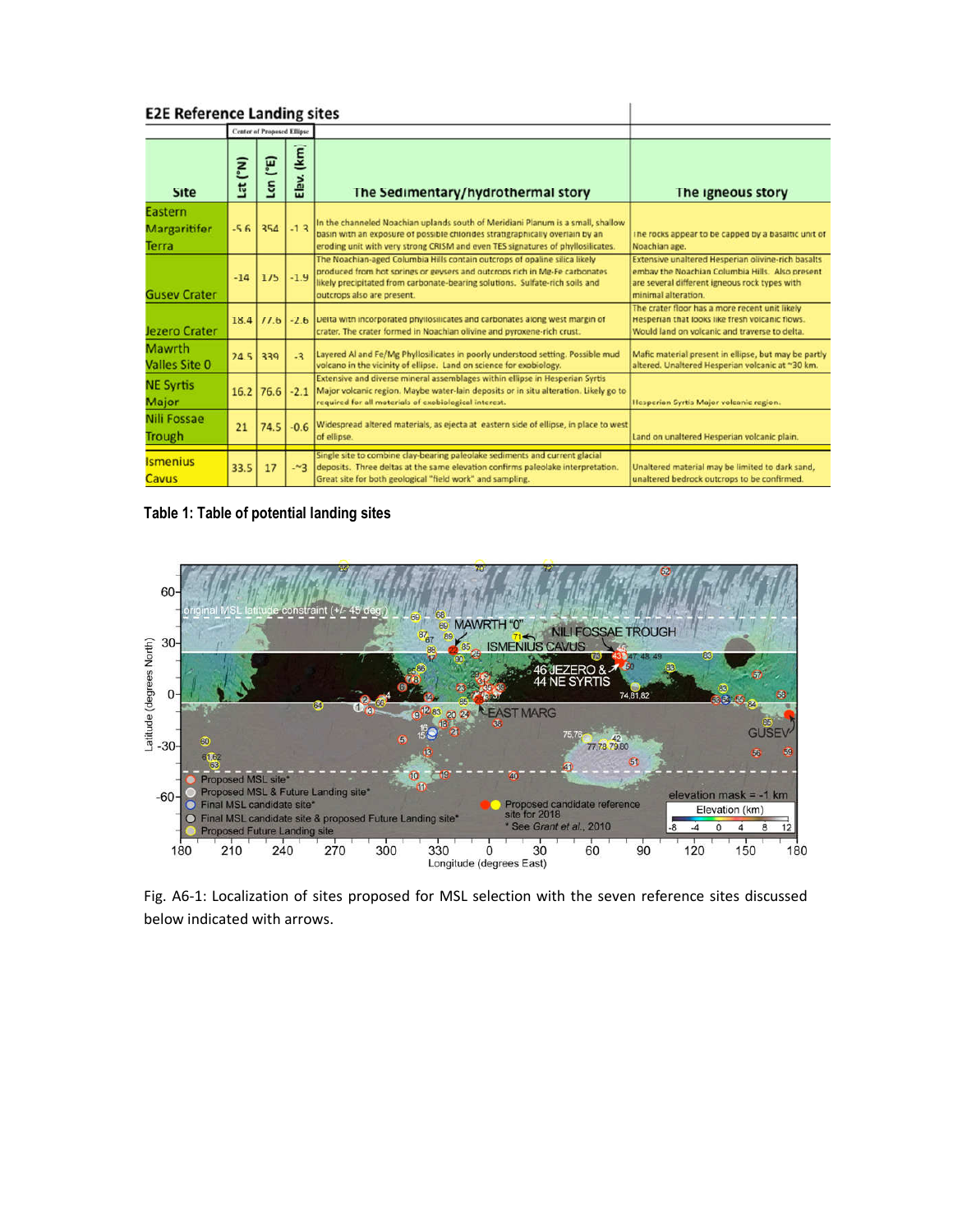#### Eastern Margaritifer Terra

Location: 5.6°S, 353°E, -1 km. Eastern Margaritifer Terra is located in the channeled highlands of likely Noachian age, south of Meridiani Planum (Fig. A6-2).

Habitability Context: The small basin where the ellipse is located contains phyllosilicates, and possibly chlorides (Osterloo et al., 2008). It is located west of ancient valley networks cutting into the bedrock with a phyllosilicate-bearing unit, which overlies a chloride-bearing unit at the base (Christensen et al., 2008). These units are reachable inside the ellipse, but may require a traverse from out of the ellipse to the east if hazards preclude landing in the ellipse.

Igneous context: The sequence of units exposed by erosion in this basin has an unaltered, basaltic unit at the top of the sequence.

Concerns: Basaltic capping material may be windblown material or impact ejecta but not in place lava flows. Landing hazards at Margaritifer are significant as are trafficability concerns (Fig. A6-2):



Fig. A6-2: (a) Location of Eastern Margaritifer Terra ellipse in the equatorial regions of Mars. (b) Location of the ellipse in the plateau dissected by valley networks (c) Morphology and TES mineralogy (d) showing chloride deposits in bright terrain (after Christensen et al., 2008). (e) Rock/scarps and ripple dunes combined hazards at Margaritifer Terra (after Golombek et al., 2008).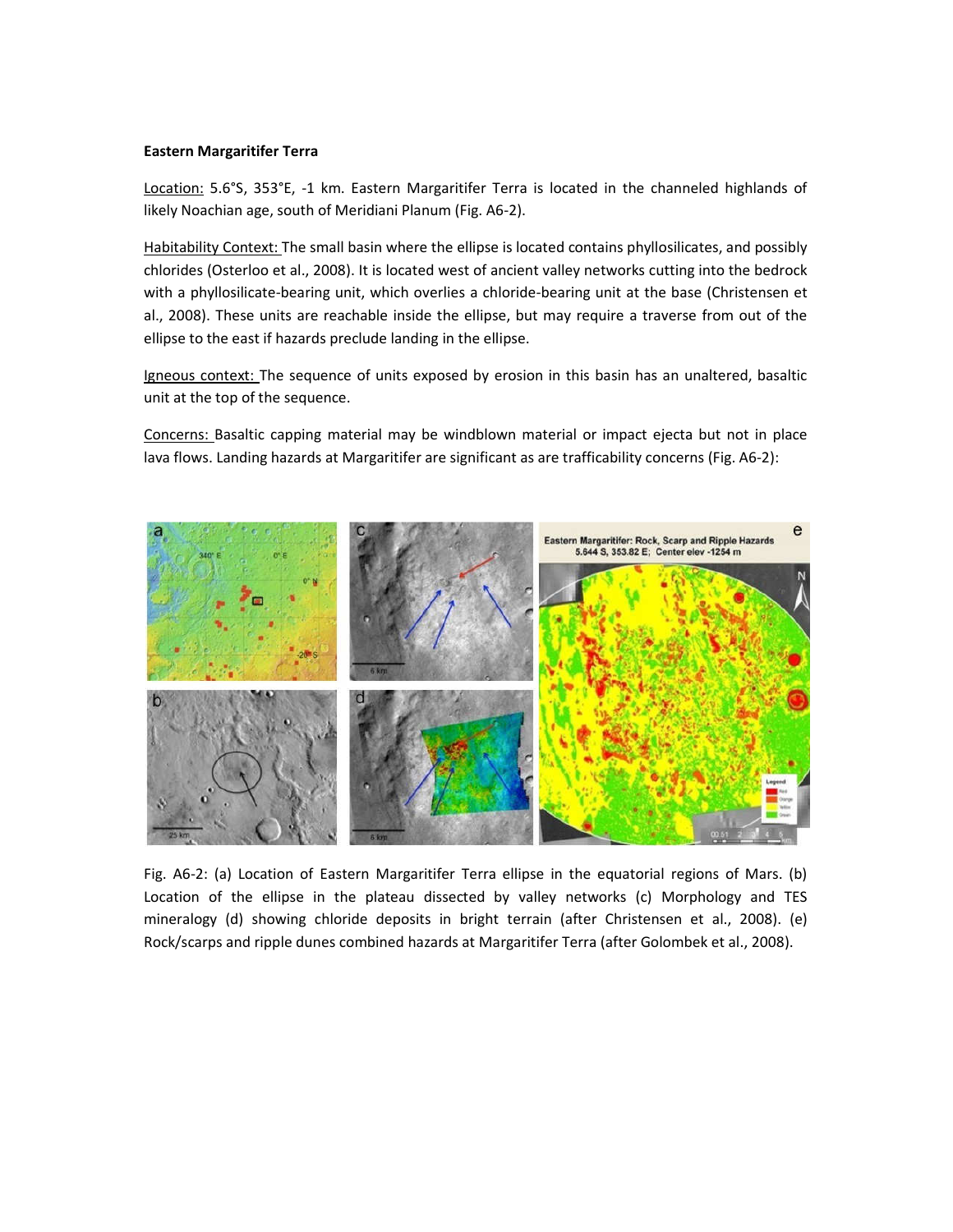#### Gusev Crater

Location: 14.3S, 175E, -2 km. Gusev is a 160 km diameter crater located south of Apollinaris Patera in the Noachian highlands, at the mouth of Ma'adim Vallis (Fig. A6-3).

Habitability context: Within the Columbia hills in the center of Gusev, Spirit encountered soil and outcrops of nearly pure opaline silica, a clear manifestation of hydrothermal processes (e.g., Squyres et al., 2007, 2008, Yen et al., 2008) and entirely consistent with a hot spring and/or geyser origin (Ruff et al., 2011). Outcrops containing as much as 34% by weight Mg-Fe carbonate also were identified, perhaps representing another manifestation of hydrothermal processes (Morris et al., 2010). Sulfate-rich soils are yet another indication of the role of water. Thus, Gusev crater has proved to be mineralogically diverse despite an apparent lack of evidence for the paleolake that motivated its selection as a MER landing site.

Igneous context: Columbia Hills are surrounded by early Hesperian, olivine-rich flood basalts similar to lunar mare (Greeley et al., 2005, Arvidson et al., 2006) with well constrained age in the Early Hesperian. More diversity and older igneous rocks are also reported inside the Columbia Hills (e.g. Mc Sween et al., 2006).

Concerns: Rocks for habitability are "go to". Latitude near -15° quite south for the 2018 mission.



Fig. A6-3: (a) Gusev crater with Themis daytime IR mosaic (Milam et al., 2003) (MER-Spirit ellipse in black). (b) Olivine-bearing basalts. (c) Comanche rock carbonate outcrops. (d) Home Plate opaline silica outcrop.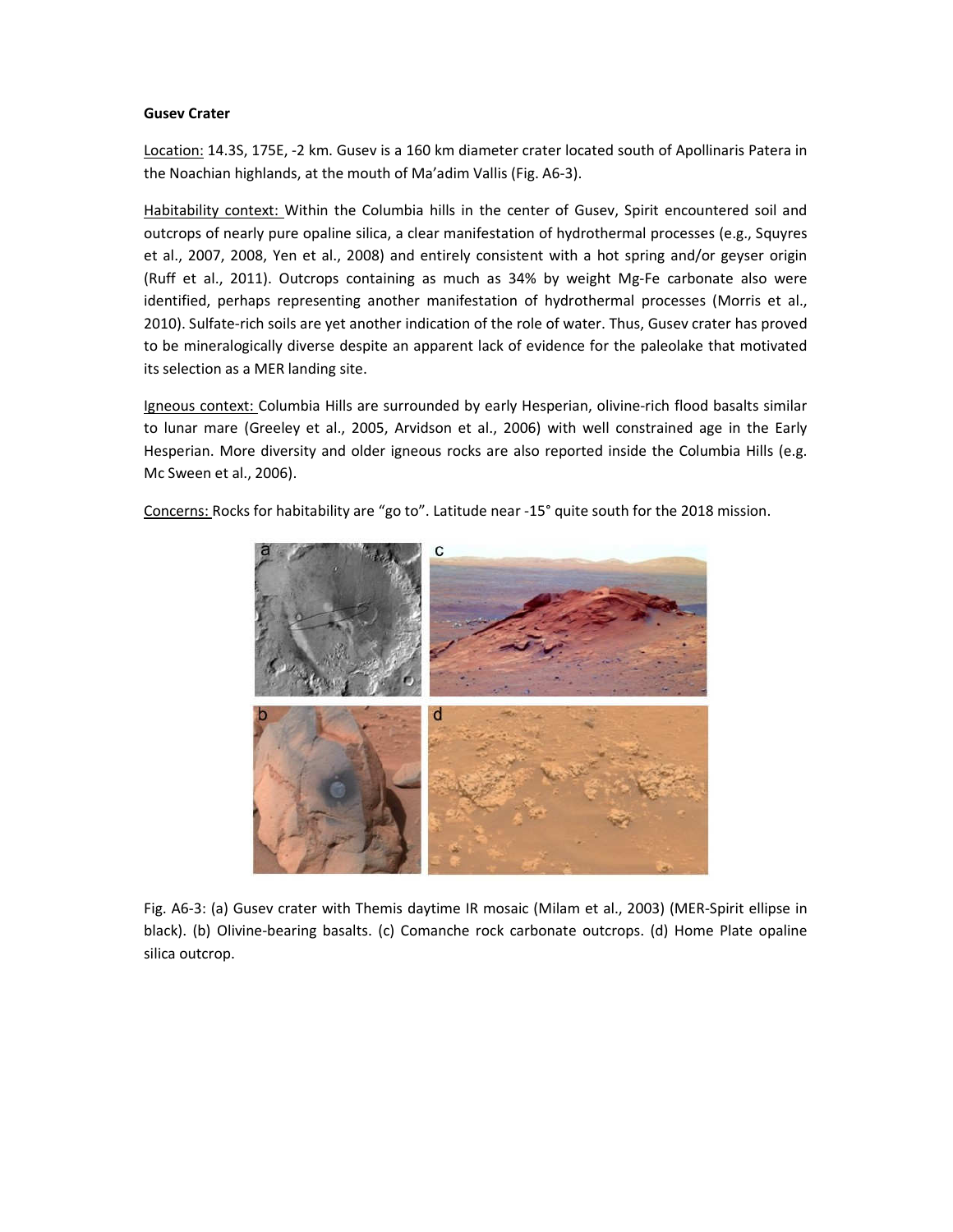#### Jezero crater

Location: 18°N, 78°E, -3 km. Jezero is a 50 km diameter crater located east of Nili Fossae, northwest of the Isidis basin (Fig. A6-4).

Habitability context: Two valleys enter the crater having deposited 50 m thick fans interpreted to have formed inside a lake (Fassett and Head, 2005). An outlet at the eastern side of the crater also favors an open basin system with a lake. The fans contain hydrated minerals and possibly carbonates and would have collected material from the altered highlands (Ehlmann et al., 2008a, 2008b).

Igneous context: The crater floor contains mafic minerals showing rough textures consistent with Hesperian age volcanic flows. Olivine-bearing material present regionally may be accessible after traverse.

Concerns: Crater floor mafic material may or may not be in place. The rocky surface in ellipse was an issue for MSL.



Fig. A6-4: (a) Regional map of Syrtis Major-Nili Fossae-Isidis basin region showing Jezero at the edge of the Isidis impact (b) Watershed of the two input valleys leading to Jezero crater (Fasset and Head, 2005). (c) Geomorphic map of the two fans and the input and outlet valleys (Fasset and Head, 2005), (d)and (e) Close-up over the southern fan with phyllosilicates in purple color and carbonates in green (Ehlmann et al., 2008).

#### Mawrth Vallis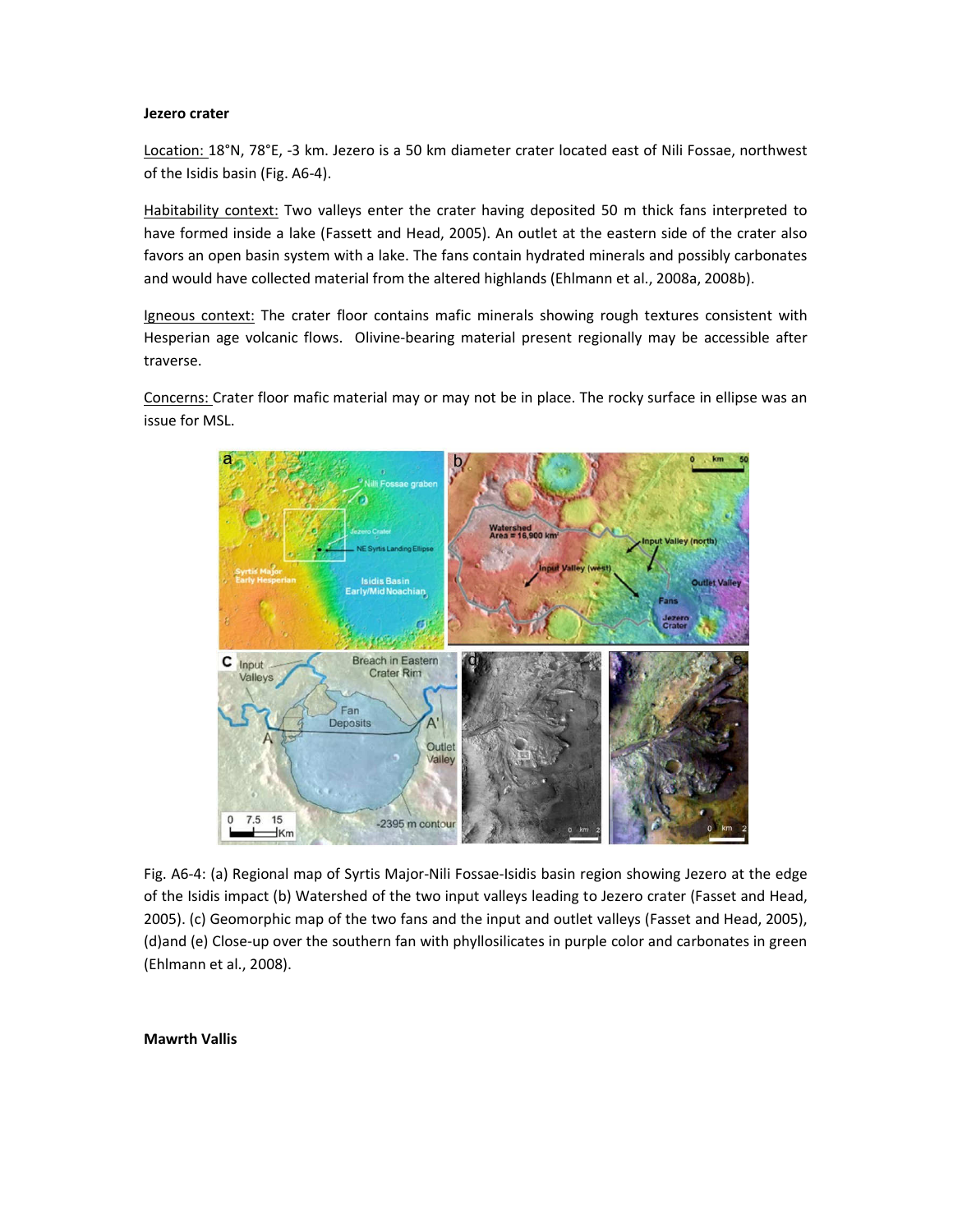Location: 25°N, 339°E, -3 km. Mawrth vallis is an outflow channel located at the edge of the highlands close to the dichotomy boundary in the northern hemisphere (Fig. A6-5). The site selected here occurs on the highland plateau inside a Noachian unit.

Habitability context: The Mawrth Vallis region is an area displaying evidence for substantial alteration, mainly in the form of phyllosilicates (e.g., Poulet et al., 2005, Loizeau et al., 2007, 2010, Bishop et al., 2008), which is considered of high interest for understanding early Mars environment and its astrobiological potential (Michalski et al., 2010). Layered materials bearing Al-clays and Fe/Mg clays crop out inside the proposed site, with high abundances (Poulet et al., 2008), likely related to pedogenetic or diagenetic processes at or close to the surface (Loizeau et al., 2007, Michalski et al., 2010). A dome interpreted as a possible mud volcano is present in the vicinity (Loizeau et al., 2010).

Igneous context: Igneous materials are present inside the ellipse as undetermined mafic signatures in the darkest material (Poulet et al., 2008), and Hesperian age volcanic flows in the western side of Oyama crater that are reachable after a 20-30 km long traverse.

Concerns: Mafic minerals inside ellipse may not be unaltered. Reaching Oyama floor would be a long traverse. Terrain likely rougher than that of the ellipse proposed for MSL (east of Oyama crater).



Fig. A6-5: (a) Location of Mawrth Vallis region close to the dichotomy boundary. OMEGA map (from blue to red) of pyroxene (b) and hydrated minerals (c) of interest for the selected site (with arrow) (from Loizeau et al., 2007). (d) HRSC color image of the phyllosilicate unit with corresponding crosssection (e) showing the upper bluish unit corresponds to Al-bearing phylloslicates, bright reddish unit to Fe/Mg bearing phyllosilicates and the darker unit contain pyroxene minerals mixed with hydrated minerals, corresponding to partially altered bedrock. (f) A 10 km in diameter dome (m) located west of the targeted area could correspond to a mud volcano.

#### Nili Fossae Trough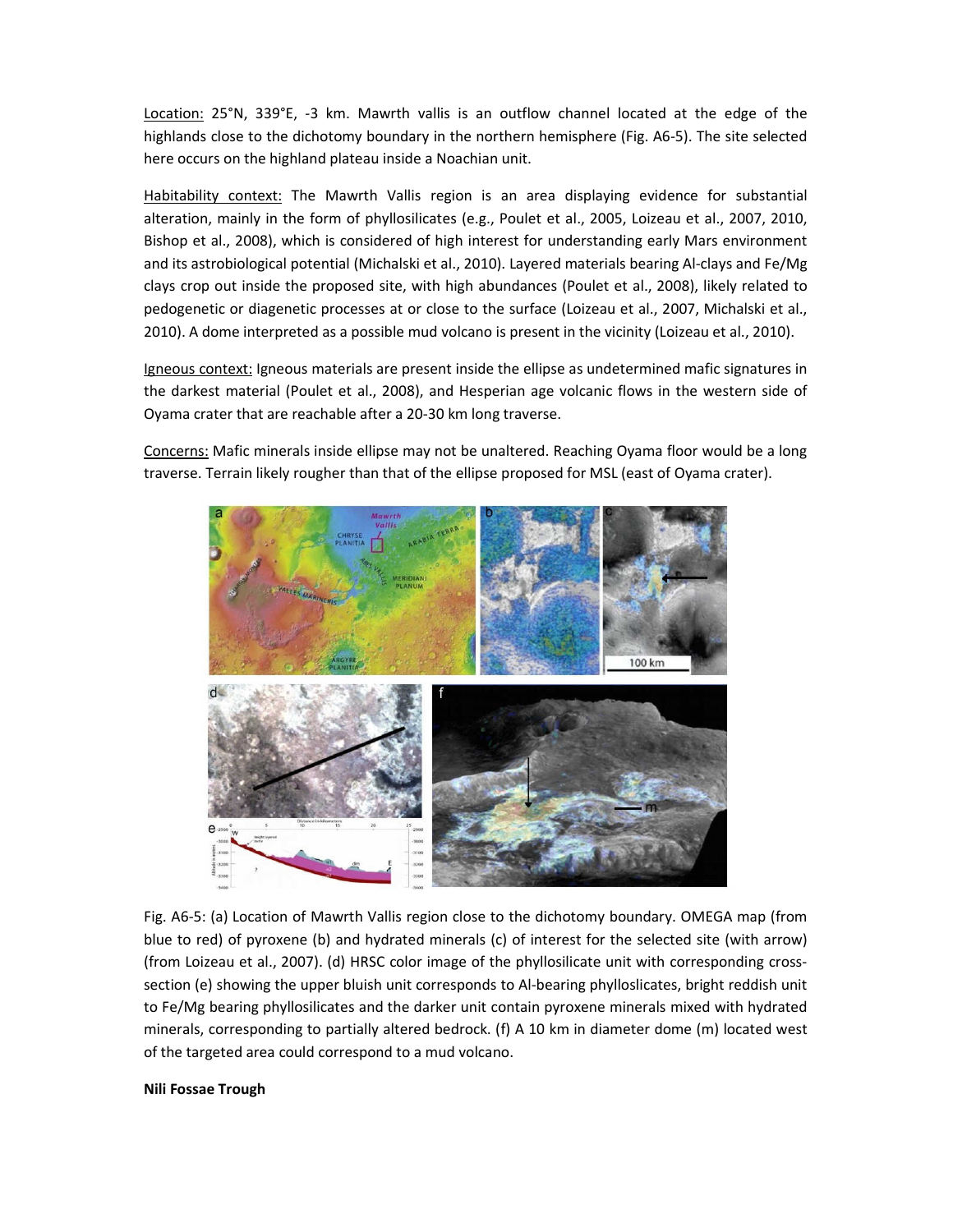Location: 21°N, 75°E, -0.6 km. Nili Fossae Trough is located on Early Hesperian volcanic flows on the floor of the main Nili graben (Fig. A6-6a).

Habitability context: The site contains phyllosilicates in both layered and massive units (Mustard et al., 2007, 2009, Mangold et al., 2007). Phyllosilicates in the crust are interpreted as hydrothermal alteration (Mangold et al., 2007, Mustard et al., 2009). Local kaolinite outcrops could correspond to weathering episodes (Ehlmann et al, 2009). More diversity is accessible east of the ellipse within the ejecta breccia of the crater Hargraves, which enables a sampling of altered crustal rocks though not in place (Fig. A6-6).

Igneous context: Early Hesperian volcanic flows are accessible in the ellipse, that are well defined and devoid of alteration (Mangold et al., 2007). Pieces of unaltered igneous rocks are also found in the crustal outcrops (Mustard et al., 2009).



Concerns: The high elevation (-0.6 km) and rough terrain are challenges for this site.

Fig. A6-6: (a) Nili Fossae in Themis image with topography in color. Ellipse in yellow was proposed for MSL. (b) Geologic map of the same area (from Mangold et al. 2007). (c) CRISM data over the canyon outlet north of the ellipse (Mustard et al., 2009). (d) HiRISE close-up of altered terrain containing pieces of unaltered mafic bedrock (Mustard et al., 2008).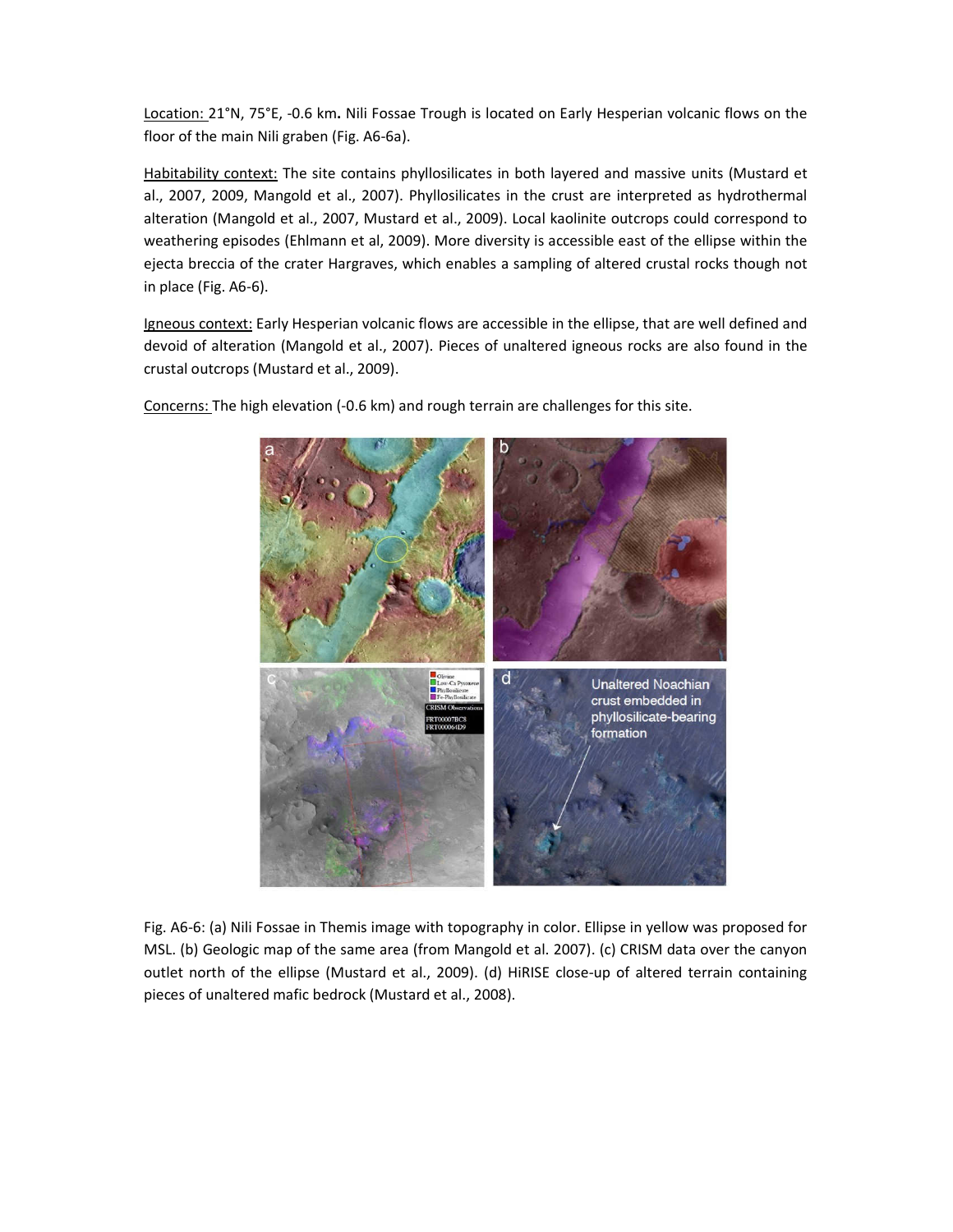#### Northeast Syrtis Major

Location: 16°N, 77°E, -2 km. This site is located at the boundary between the Hesperian plains of Hesperia Planum and the altered crust of Nili Fossae region (Fig. A6-7a).

Habitability context: Presence of highly altered rocks, locally in layered deposits (Fig. A6-7). Sulfates may exist inside the layered material and carbonates are present in the altered olivine-bearing unit (Ehlmann et al., 2008, 2009, Mustard et al., 2007, 2009). This site has a well-defined stratigraphy with potential cross section from the Hesperian to the Noachian terrains (Ehlmann et al., 2008).

Igneous context: Early Hesperian volcanic flows may be after a drive, but most of the sulfates, phyllosilicates, and carbonates should be accessible within the proposed landing ellipse. Laves to the southare well defined and devoid of alteration (Mangold et al., 2007, Ehlmann et al., 2009).

Concerns: The relative rough relief within the region was a concern for MSL selection and made it difficult to place an ellipse viewed as safe relative to other MSL final candidate sites. Outcrops for astrobiological interest are land on, whereas volcanic are "go to" and associated with a potentially difficult traverse.



Fig. A6-7: (a) geologic map of the boundary between Syrtis Major Planum lava flows (purple) and Noachian highlands (brown). (b) THEMIS mosaic with superimposed CRISM data showing diversity in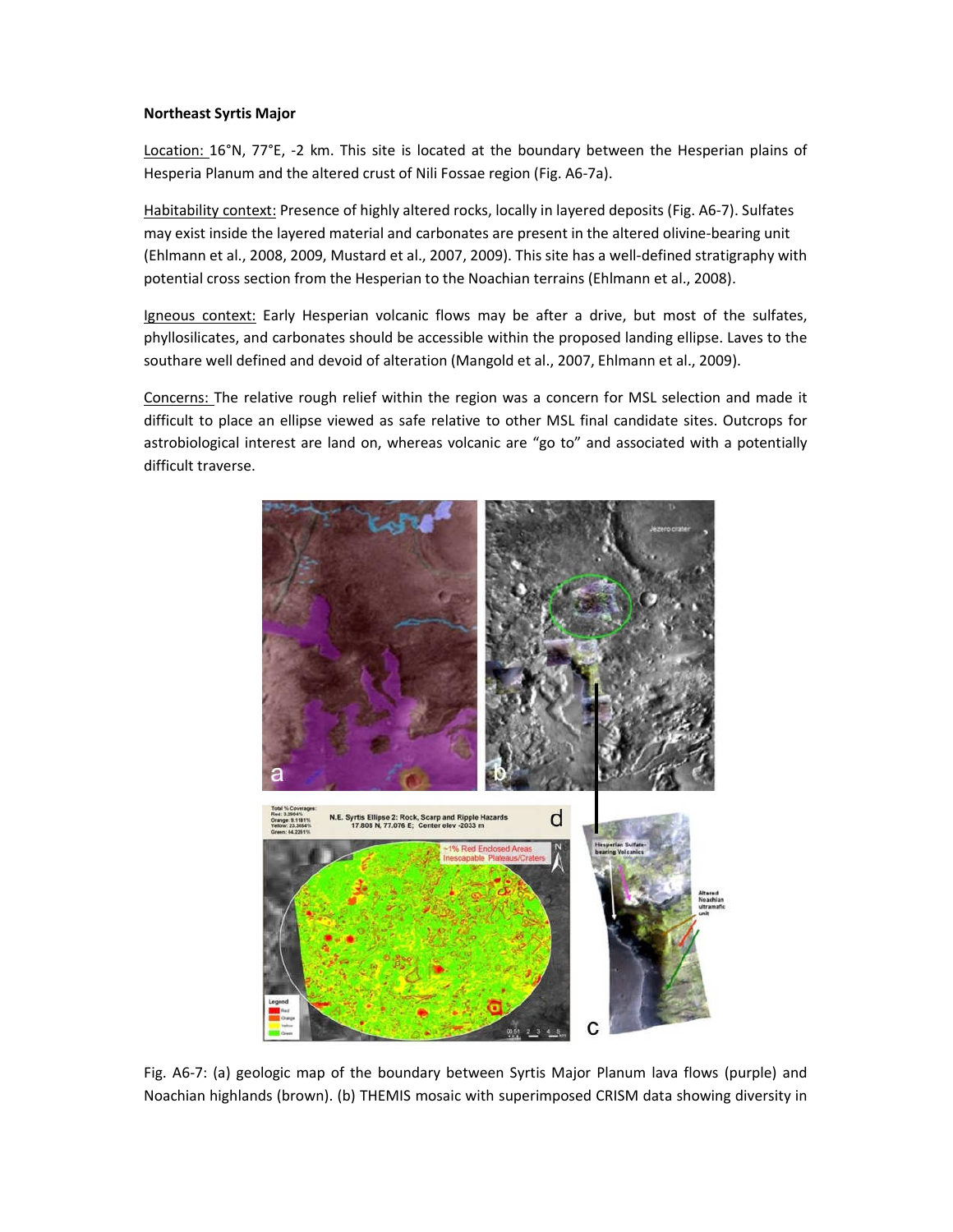the crust (Ehlmann et al. , 2009). (c) Close-up on CRISM data showing sulfates below the volcanic plains (smooth area to the bottom left) and altered mafic rocks in greenish color.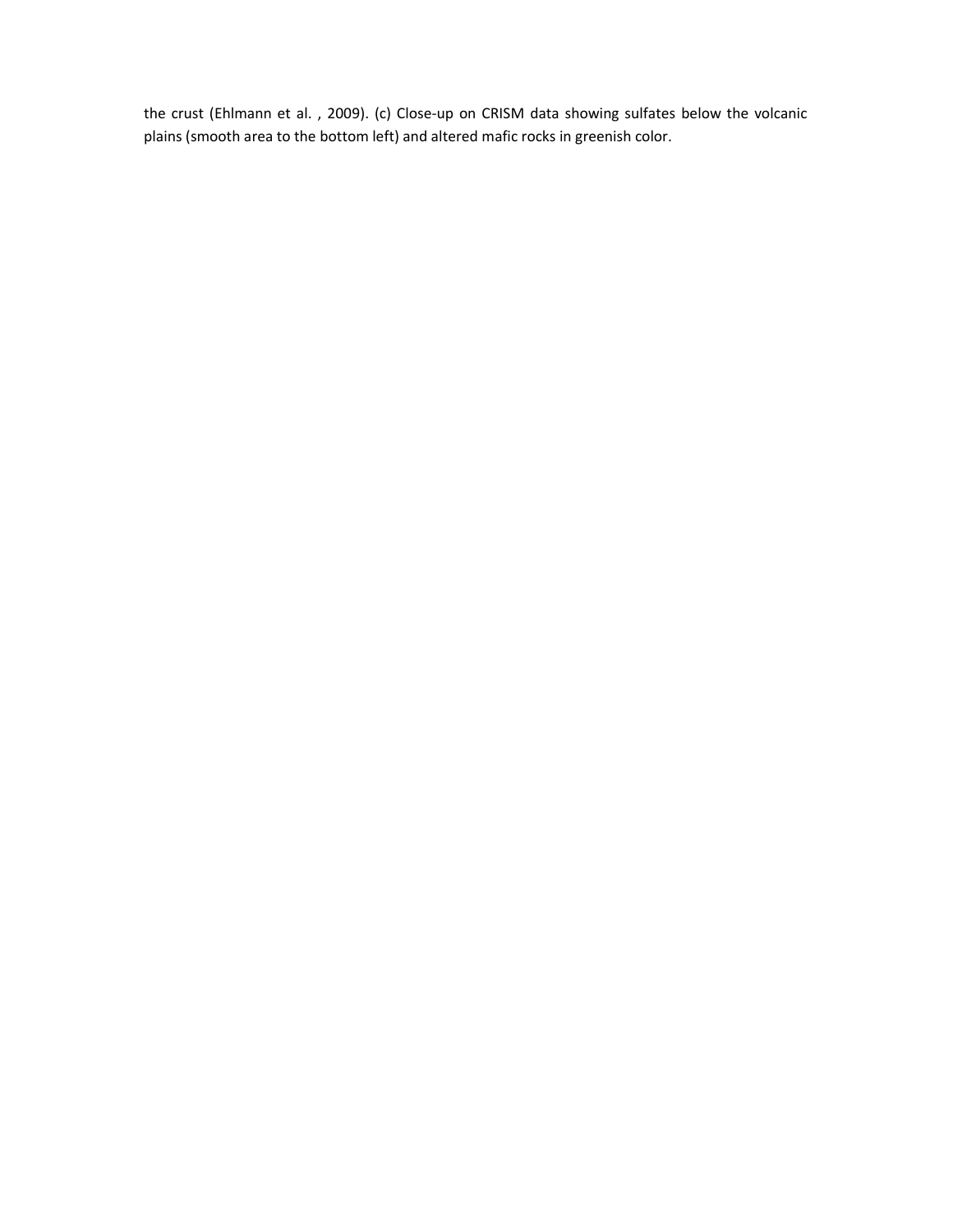#### Ismenius Cavus

Location: 34°N, 17°E, -3 km. Ismenius Cavus is a 60 x 90 km trough in Ismenius Lacus (Fig. A6-8).

Habitability context: This site includes the presence of a paleolake attested to by three delta fans at the same elevation, phyllosilicates on layered deposits on the floor of the trough, and mid-latitude glaciers on its side (Dehouck et al., 2010). The latter may open a unique opportunity to collect in the same mission material from the Early Mars period and from Amazonian ice deposits. Phyllosilicates are found inside lacustrine deposits or bottomsets of the main deltaic fan (Dehouck et al., 2010). Depth of the paleolake would have been 600 m given the elevation of the three delta fans.

Igneous context: Mafic minerals detected inside the site as sand sheets and dunes. The source of sand is unknown, possibly from basaltic scarp of the depression.

Concerns: Presence of in place igneous rocks needs to be demonstrated. It is at high latitude (34°N) that may not be possible for the 2018 mission.



Fig. A6-8: (a) location of Ismenius Cavus south of the ice-rich Deuteronilus Mensae region. (b) Pyroxene (green) and Phyllosilicates (purple) identified at the bottom of Ismenius Cavus. (c) geologic map showing the phyllosilicates (in turquoise color) where landing may be possible. Blue areas correspond to three delta fans, including from Mamers Vallis at the souther edge. (d) and (e) show respectively HiRISE close-up. Figures from Dehouck et al (2010).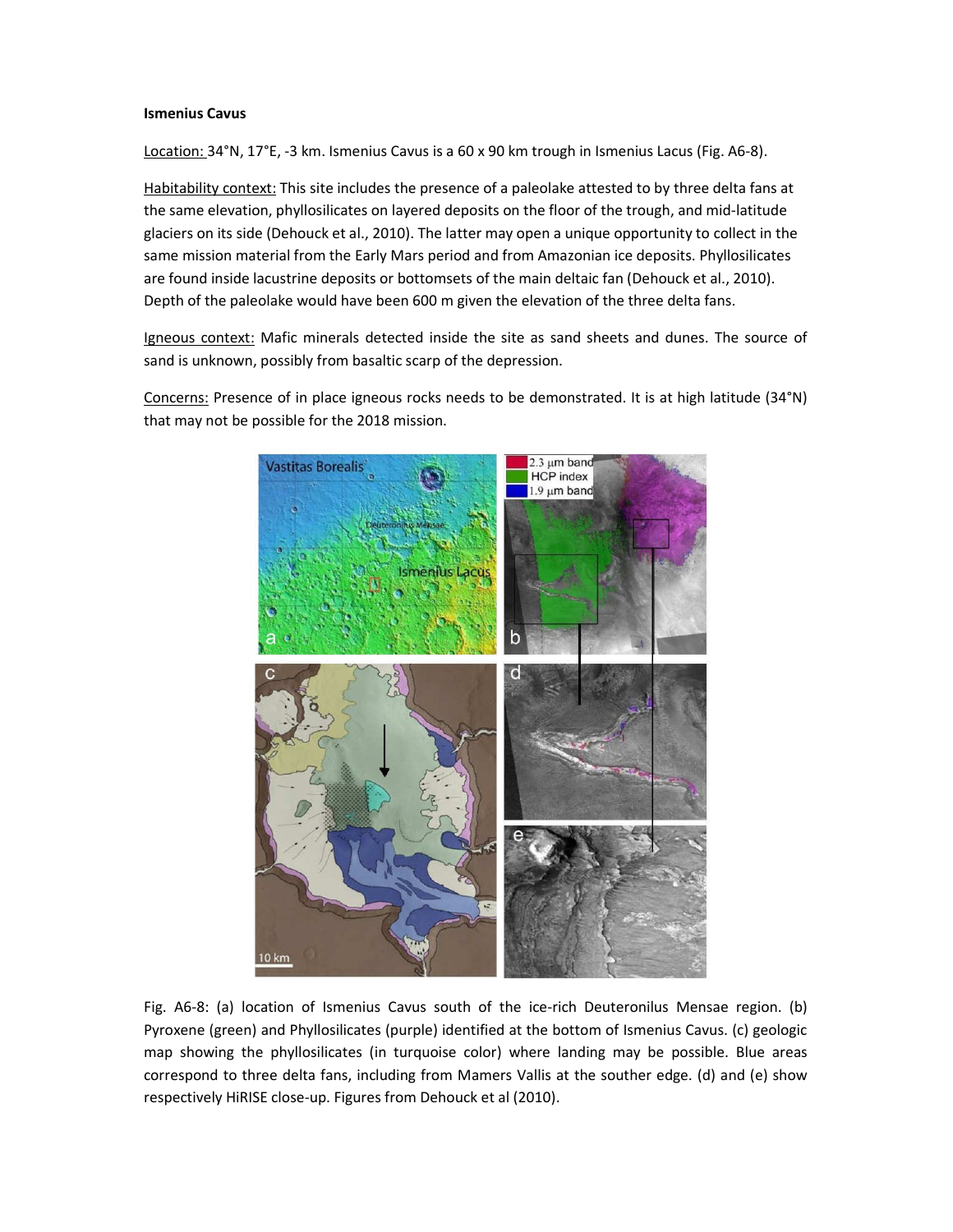#### References:

Arvidson, R. E., Squyres, S. W., Anderson, R. C., Bell III, J. F., Brückner, J., Cabrol, N. A., Calvin, W. M., Carr, M. H., Christensen, P. R., Clark, B. C., Crumpler, L., Des Marais, D. J., d'Uston, C., EconomouT., Farmer, J., Farrand, W. H., Folkner, W., Golombek, M., Gorevan, S., Grant, J. A., Greeley, R., Grotzinger, J., Guinness, E., Hahn, B. C., Haskin, L., Herkenhoff, K. E., Hurowitz, J. A., Hviid, S., Johnson, J. R., Klingelhöfer, G., Knoll, A. H., Landis, G., Leff, C., Lemmon, M., Li, R., Madsen, M. B., and 25 others (2006), Overview of the Spirit Mars Exploration Rover Mission to Gusev Crater: Landing Site to Backstay rock in the Columbia Hills, J. Geophys. Res. 111, E02S01, doi:10.1029/2005JE002499.

Bishop, J. L. et al. (2008) Phyllosilicate Diversity and Past Aqueous Activity Revealed at Mawrth Vallis, Mars. Science 321, 830. DOI: 10.1126/science.1159699.

Christensen, P.R. Osterloo M., Hamilton V., Edwards C., Wray J;, Anderson F. S, 2008, Aqueous mineral deposits in an ancient, channeled, equatorial terrain, Mars Science Laboratory 2nd workshop, Pasadena.

Dehouck, E., N. Mangold, S. Le Mouélic, V. Ansan, F. Poulet (2010). Ismenius Cavus, Mars: A deep paleolake with phyllosilicate deposits, Planet. Space Sci., 58 (6) 941-946.

Ehlmann, B. L., J. F. Mustard, C. I. Fassett, S. C. Schon, J. W. Head III, D. J. DesMarais, J. A. Grant, and S. L. Murchie (2008a), Clay-bearing minerals and organic preservation potential in sediments from a Martian delta environment, Jezero crater, Nili Fossae, Mars, Nat. Geosci., 1, 355–358, doi:10.1038/ngeo207.

Ehlmann, B. L., and 13 authors (2008b), Orbital identification of carbonate-bearing rocks on Mars, Science, 322, 1828–1832, doi:10.1126/science.1164759.

Ehlmann, B. L., et al. (2009a), Identification of hydrated silicate minerals on Mars using MRO-CRISM: Geologic context near Nili Fossae and implications for aqueous alteration, J. Geophys. Res., 114, E00D08, doi:10.1029/2009JE003339.

Fassett, C. I., and J. W. Head III (2005), Fluvial sedimentary deposits on Mars: Ancient deltas in a crater lake in the Nili Fossae region, Geophys. Res. Lett., 32, L14201, doi:10.1029/2005GL023456.

Golombek, M., (2008), Surface Characteristics Supporting Safety Evals, Third Mars Science Laboratory landing site workshop, Monrovia.

Greeley R., Foing B.H., McSween H.Y., Neukum G., Pinet P., van Kan M., Werner S.C., Williams D.A., Zegers T.E., 2005. Fluid lava flows in Gusev crater, Mars J. Geophys. Res., 110 (E5), E05008.

Loizeau D., N. Mangold, F. Poulet, J.-P. Bibring, A. Gendrin, V. Ansan, C. Gomez, Y. Langevin, B. Gondet, P. Masson, . Neukum (2007) Phyllosilicates in the Mawrth Vallis region of Mars, J. Geophys. Res., 112, E.08S08.

Loizeau, D., N. Mangold, F. Poulet, V. Ansan, E. Hauber, J.-P. Bibring, B. Gondet, Y. Langevin, P. Masson, G. Neukum (2010) Stratigraphy in the Mawrth Vallis region through OMEGA, HRSC color imagery and DTM, Icarus, 205 (2), 396-418.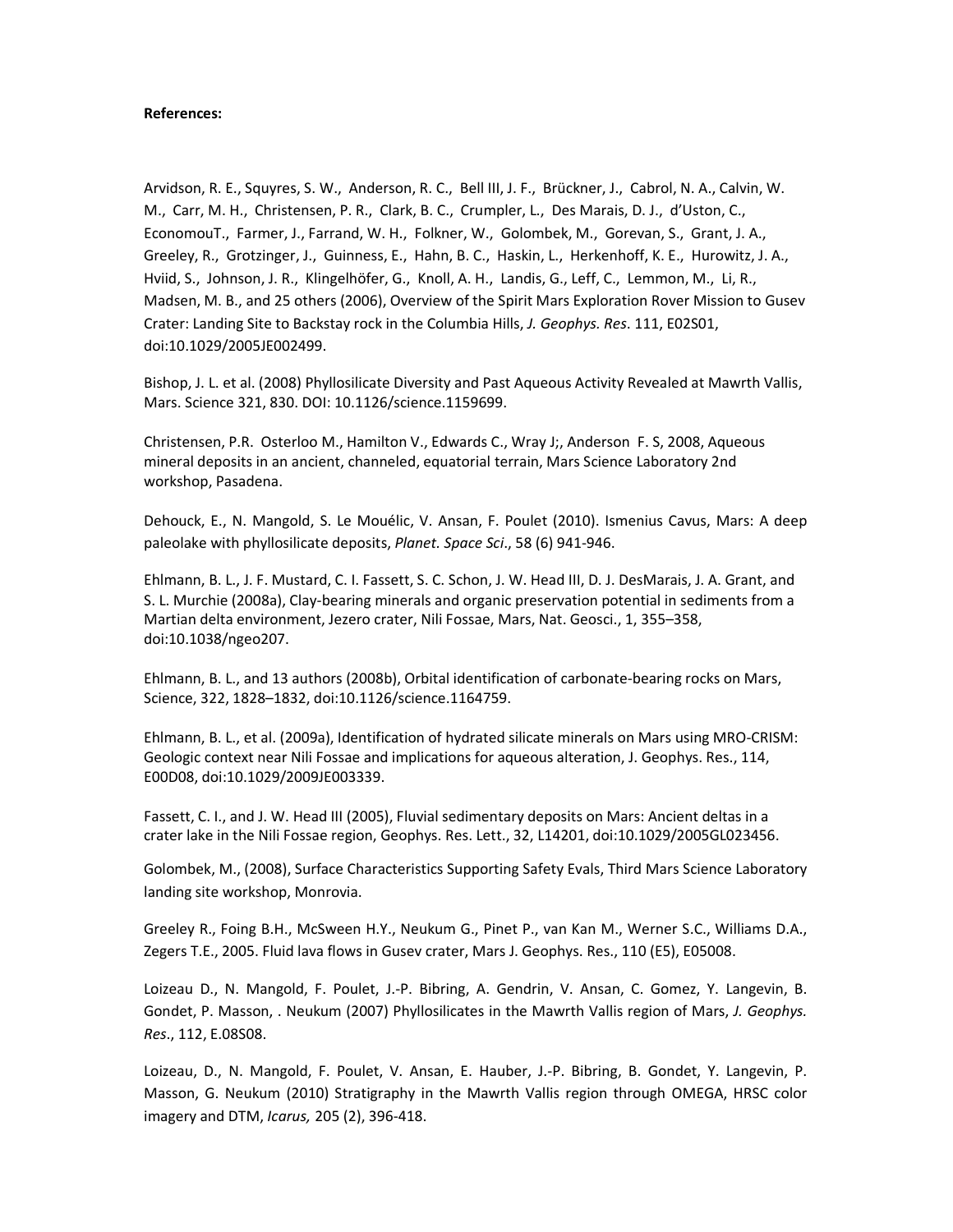Mangold, N., F. Poulet, J. Mustard, J-P. Bibring, B. Gondet, Y. Langevin, V. Ansan, Ph. Masson, C. Fassett, J. Head, H. Hoffmann, G. Neukum, (2007) Mineralogy of the Nili Fossae region with OMEGA/MEx data: 2. Aqueous alteration of the crust, J. Geophys. Res., 112, E08S04.

McSween H. Y., Ruff S. W., Morris R. V., Bell J. F., Herkenhoff K., Gellert R., Stockstill K. R., Tornabene L. L., Squyres S. W., Crisp J. A., Christensen P. R., McCoy T. J., Mittlefehldt D. W. and Schmidt M. (2006) Alkaline volcanic rocks from the Columbia Hills, Gusev crater, Mars. J. Geophys. Res. 111, E09S91, doi:10.1029/2006JE002698.

Michalski, J. R., J.-P. Bibring , F. Poulet, D. Loizeau, N. Mangold, E. Noe Dobrea, J. L. Bishop, J. J. Wray, N. K. McKeown, M. Parente, E. Hauber, F. Altieri, F. G. Carrozzo, P. B. Niles (2010) The Mawrth Vallis Region of Mars: A Potential Landing Site for the Mars Science Laboratory (MSL) Mission, Astrobiology 10 (7) 687-703.

Milam, K. A., K. R. Stockstill, J. E. Moersch, H; Y. McSween Jr., L. L. Tornabene, and A.a Ghosh, M. B. Wyatt and P. R. Christensen, (2003), THEMIS characterization of the MER Gusev crater landing site, J. Geophys. Res., VOL. 108, NO. E12, 8078, doi:10.1029/2002JE002023.

Morris, R. V., S. W. Ruff, R. Gellert, D. W. Ming, R. E. Arvidson, B. C. Clark, D. C. Golden, K . Siebach, G. Klingelhöfer, C. Schröder, I. Fleischer, A. S. Yen, S. W. Squyres (2010), Identification of carbonate-rich outcrops on Mars by the Spirit rover, Science, 329(5990), 421-424, doi:10.1126/science.1189667.

Mustard, J. F., F. Poulet, J. W. Head, N. Mangold, J-P. Bibring, S. M. Pelkey, C. Fassett, Y. Langevin, G. Neukum, (2007) Mineralogy of the Nili Fossae region with OMEGA/Mex data: 1. Ancient Impact Melt in the Isidis Basin and Implications for the Transition from the Noachian to Hesperian, J. Geophys. Res., 112, E08S03.

Mustard J.F., (2008), Mineralogic and Morphologic diversity at Nili Fossae trough, Third Mars Science Laboratory landing site workshop, Monrovia.

Mustard, J. F., B. L. Ehlmann, S. L. Murchie, F. Poulet, N. Mangold, J. W. Head, J.-P. Bibring, and L. H. Roach (2009), Composition, Morphology, and Stratigraphy of Noachian Crust around the Isidis basin, J. Geophys. Res., doi:10.1029/2009JE003349.

Osterloo, M.M., et al., Chloride-bearing materials in the southern highlands of Mars, 2008. Science 319: p. DOI: 10.1126/science.1150690.

Poulet, F., J.-P. Bibring, J. F. Mustard, A. Gendrin, N. Mangold, Y. Langevin, R. E. Arvidson, B. Gondet, and G. Gomez (2005), Phyllosilicates on Mars and implications for the early Mars history, Nature, 438, 623–627, doi:10.1038/nature04274.

Poulet, F., Mangold, N., Loizeau, D., Bibring, J.-P., Langevin, Y., Michalski, J., Gondet, B., 2008. Abundance of minerals in the phyllosilicate-rich units on Mars. Astron. Astrophys. 487, L41–L44.

Ruff, S. W., Farmer, J. D., Calvin, W. M., Herkenhoff, K. E., Johnson, J. R., Morris, R. V., Rice, M. S., Arvidson, R. E., Bell III, J. F., Christensen, P. R. and Squyres, S. W. (2011) Characteristics, distribution, origin, and significance of opaline silica observed by the Spirit rover in Gusev crater, Mars. J. Geophys. Res. 116, E00F23, doi10.1029/2010JE003767.